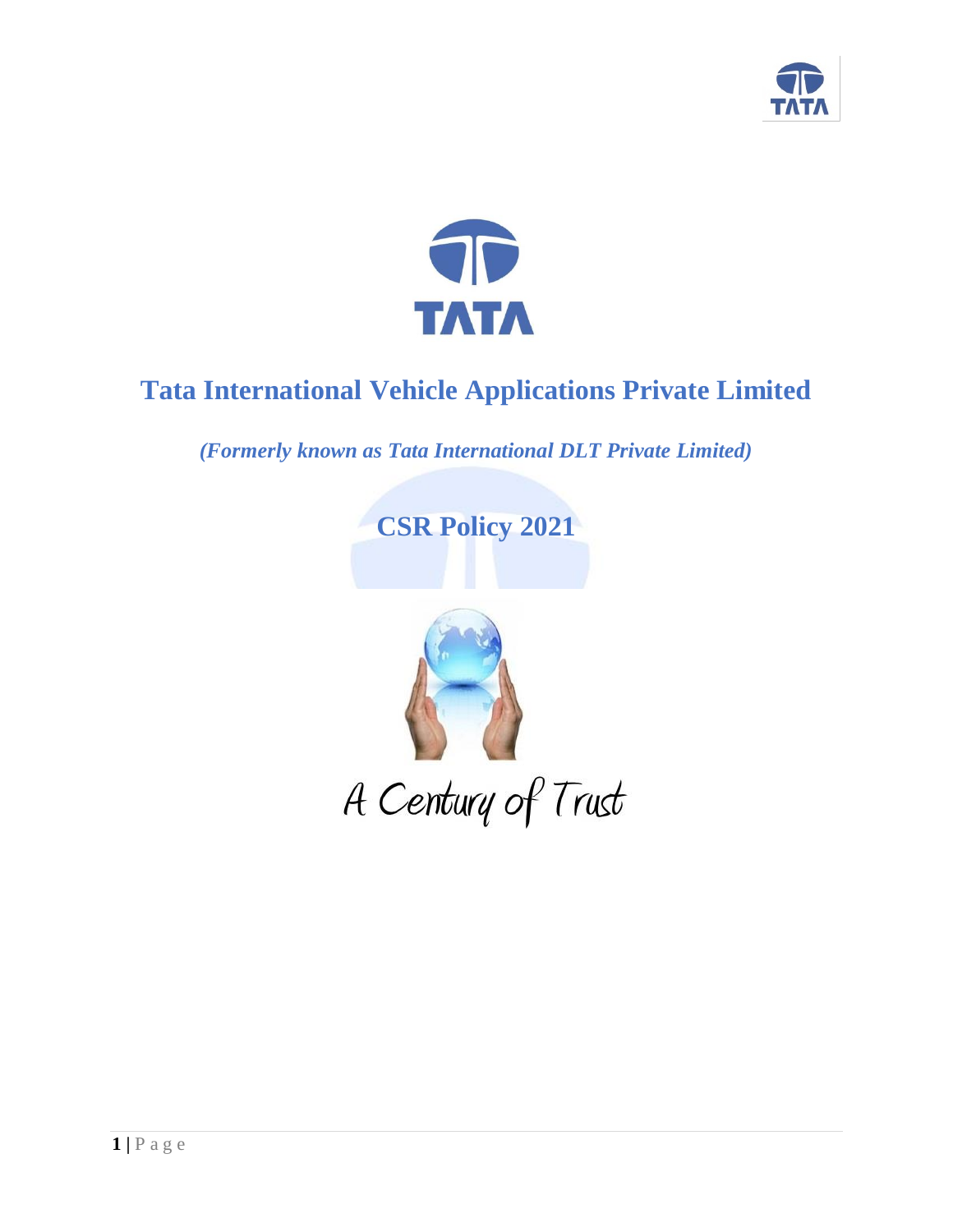

# **INDEX**

|                                                          | <u>Page No.</u> |
|----------------------------------------------------------|-----------------|
| 1. Purpose and Focus areas                               | 03              |
| 2. Scope                                                 | 03              |
| 3. Approach and Delivery                                 | 03 to 04        |
| 4. Coverage                                              | 04              |
| 5. Sunset Clause                                         | 04              |
| 6. Mechanism & Process                                   | 04              |
| 7. Structure                                             | 04 to 05        |
| 8. Scope & role of ICSRT                                 | 05              |
| 9. Governance & Review mechanism                         | 05 to 06        |
| 10. Annual Action Plan                                   | 06              |
| 11. CSR Implementation                                   | 06              |
| 12. Ongoing CSR Programs                                 | 07              |
| 13. Budget for CSR Expenses                              | 07 to 08        |
| 14. Planning & Implementation                            | 08              |
| 15. Broad Procedure for Consideration of Proposals       | 08 to 09        |
| 16. Guiding Principles for Selection of CSR initiatives- | 09 to 10        |
| 17. Implementation                                       | 10              |
| 18. Monitoring, Evaluation & Reporting & MIS             | 10 to 11        |

# **ANNEXURES**

Annexure I - Schedule-VII of Companies Act

Annexure II - Specific details required for examination of CSR proposals (Format)

Annexure III - Standard Procedure for Documentation of CSR Projects.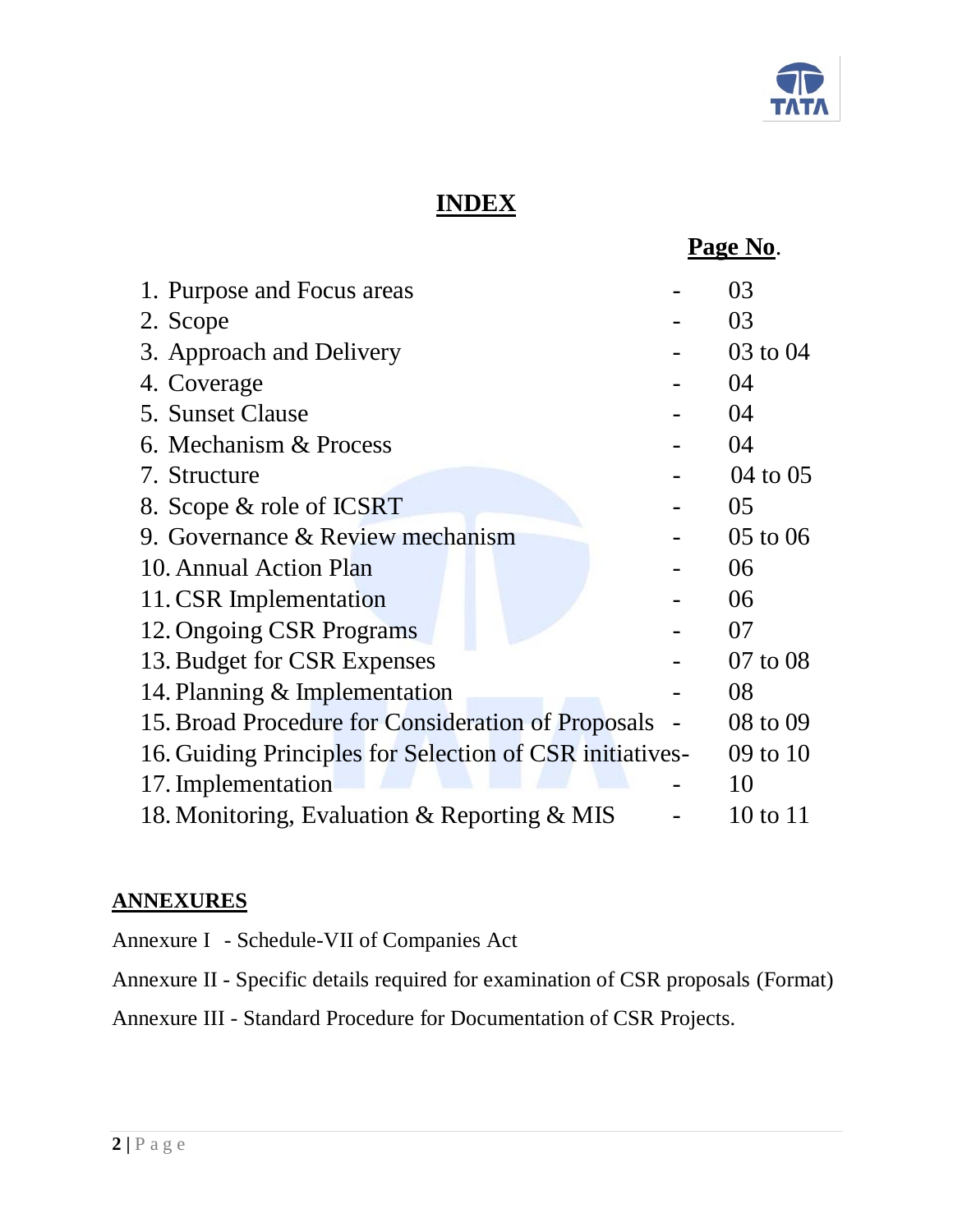

# **Corporate Social Responsibility Policy**

# **Amended & Approved by Board & CSR Committee on 22nd April 2021 – Revision – 04**

Further in reference to the original policy approved by Board on  $20<sup>th</sup>$  Apr-2016, the policy has been amended three times i.e., on  $15^{t}$  January 2018;  $9^{t}$  July 2019 and on 19<sup>th</sup> May 2020 to make it in line with the Companies (Corporate Social Responsibility Policy) Rules and the provisions of the Companies Act as amended from time to time. On 22<sup>nd</sup> January 2021, Companies (Corporate Social Responsibility Policy) Amendment Rules, 2021 has been published in the Official Gazette of India by the Ministry of Corporate Affairs and this policy has been drafted in line with these amended CSR rules, 2021.

#### **1. Purpose & Focus Areas**

Tata International Vehicle Applications Private Limited (TIVA) is aligned to the Tata Group's core purpose of improving the quality of life of the communities it serves through long term stakeholder value creation.

TIVA will focus its CSR initiatives in localities surrounding its business operations especially in Pune, Srinagar, Ajmer and Jamshedpur taking concrete steps in broad areas of:

- 1. Skill Development & Employability
- 2. Education
- 3. Health, Safety & Environment.
- 4. Women empowerment, facilities for Senior citizen & orphan children.
- 5. Contribution to the Prime Minister's National Relief Fund or any other fund(s) setup by the Central or State Government.

Further details of the action areas are given in Annexure I.

In addition, the Company will continue to voluntarily participate in environmental issues/national disasters depending upon where they occur and its own ability to respond meaningfully.

#### **2. Scope**

This Policy of CSR encompasses Formulation, Implementation, Monitoring, Evaluation, Documentation and Reporting of CSR activities taken up by TIVA anywhere in India.

This Policy is intended to be in conformity with the provisions of Companies Act, 2013.

List of CSR activities specified in Schedule VII of Companies Act 2013 and TIVA's CSR projects are given in Annexure -I.

#### **3. Approach & Delivery**

The Company's CSR will revolve around principle relevant to local contexts, Partnerships, Volunteering and social Impact.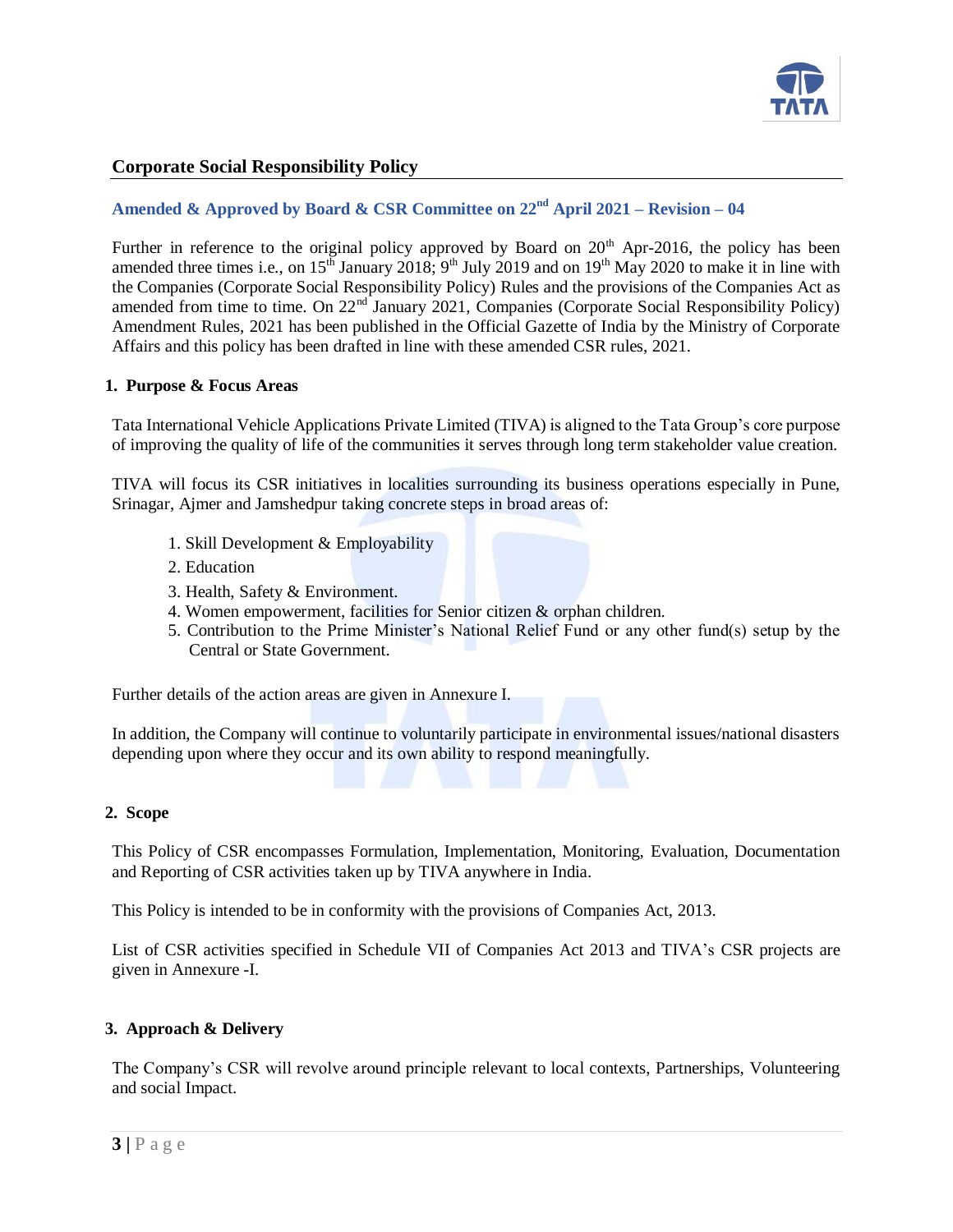

The Company's in-house CSR team will implement its CSR strategy through local partnerships viz., credible private and government institutions. Partner agencies will be selected based on well-defined selection criteria.

The Company can also contribute to any registered - Association / NGO / Trust which are involved in the defined CSR activity and approved by Government.

#### **4. Coverage**

The geographical coverage of CSR activities would be spread across the Nation. However, preference for CSR spend shall be given to areas where TIVA's manufacturing plants are under operation.

This Policy does not cover activities undertaken in pursuance of TIVA's normal course of business and also activities exclusively for benefit of TIVA's employees or their families which are being undertaken.

#### **5. Sunset Clause**

This policy will be subject to review from time to time based on the potential opportunity and location of the activities to be undertaken. During the currency of this policy, in case of any perceived conflict between the CSR Rules 2014 & the policy, due to any amendments to the CSR Rules, the former shall prevail in all circumstances.

#### **6. Mechanism & Process**

Towards fulfillment of its commitments for CSR and implementation of its Policy for CSR, mechanism to be adopted is detailed in below-mentioned point 7.

#### **7. Structure**

The structure for consideration  $\&$  approval of CSR initiatives and mechanism for focused  $\&$  effective implementation of the CSR activities of the Company is described hereunder:

A three-tier structure, comprising of the Board, the CSR Committee (Board level committee) of 3 or more Directors and the Internal CSR Team (ICSRT) comprising Chief Executive Officer, Chief Financial Officer, Company Secretary and Human Resource Head of the Company who shall oversee the CSR agenda of the Company.

All proposals received will be examined by the ICSRT and put up to the CSR Committee. Whenever required the ICSRT may take legal opinion of external advisor while executing any CSR Project.

The CSR Committee shall examine the proposals received along with recommendations from ICSRT & recommend to the Board, the activities to be undertaken by the Company.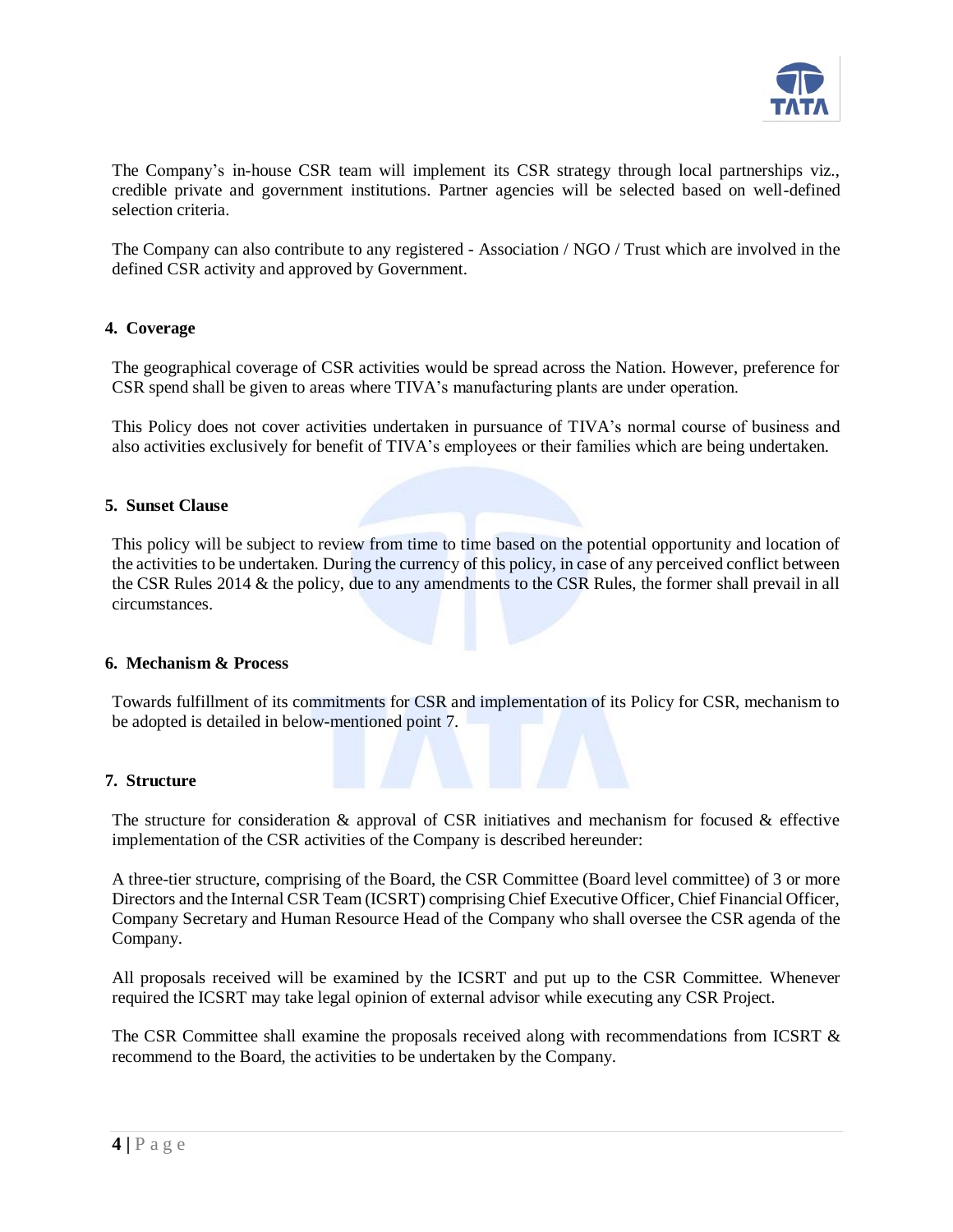

The decision regarding taking up CSR activities shall vest with the Board of Directors of TIVA within the ambit of Companies Act 2013 & CSR Rules 2014.

Any activity undertaken by the delegated Authority shall have to be ratified by the Board of Directors.

ICSRT will be responsible for implementing the approved CSR initiatives.

The organizational structure and modalities of functioning of ICSRT shall be detailed in the operational manual of Internal CSR Team.

The CSR Committee shall review the progress of CSR initiatives implemented by ICSRT.

# **8. Scope & Role of ICSRT**

After the CSR activities are recommended by the Board, ICSRT shall be responsible for all aspects of planning & implementation of the CSR initiatives of the Company.

ICSRT shall also be responsible for baseline survey / need assessment to facilitate management decision on the requirement of the proposed initiative and its scope.

ICSRT shall liaise with various stakeholders for proper planning and implementation of CSR initiatives. It shall hire services of Organizations / individuals on contract basis to expedite the process of planning, ensuring convergence with Govt. schemes, implementation, monitoring, evaluation, impact assessment, and shall be responsible for ensuring, stakeholder / community partnership to address the aspect of sustainability of the CSR programs.

ICSRT will also be responsible for putting in place & maintenance of MIS including data w.r.t. physical progress, financials, Output & Outcomes, along with documentary proof, generation of reports and periodic submission of the same to the CSR Committee.

#### **9. Governance and Review Mechanism**

The CSR Committee of the Board will govern and review the CSR initiatives of the Company from time to time. The CSR Committee will recommend the Annual Action Plan for CSR to the Board for its approval. The plan will include resource requirements and allocation across interventions and locations. The composition of the CSR committee of the Board is as hereunder:

**CSR Committee members as on date are following, subject to changes from time to time with reference to and in line with the changes in the composition of Board of Directors: -**

- Mr. Manish Kumar Chairman
- Mr. Manoj Kumar Jha Member
- Mr. Anand Sen Member

\* Mr. Arun Kumar Vora has resigned from the CSR Committee w.e.f. 22nd April 2021.

- \* Mr. Manish Kumar is the Chairman of the CSR Committee w.e.f. 13th October 2021.
- \* Mr. Anand Sen has joined the CSR Committee w.e.f. 13th October 2021.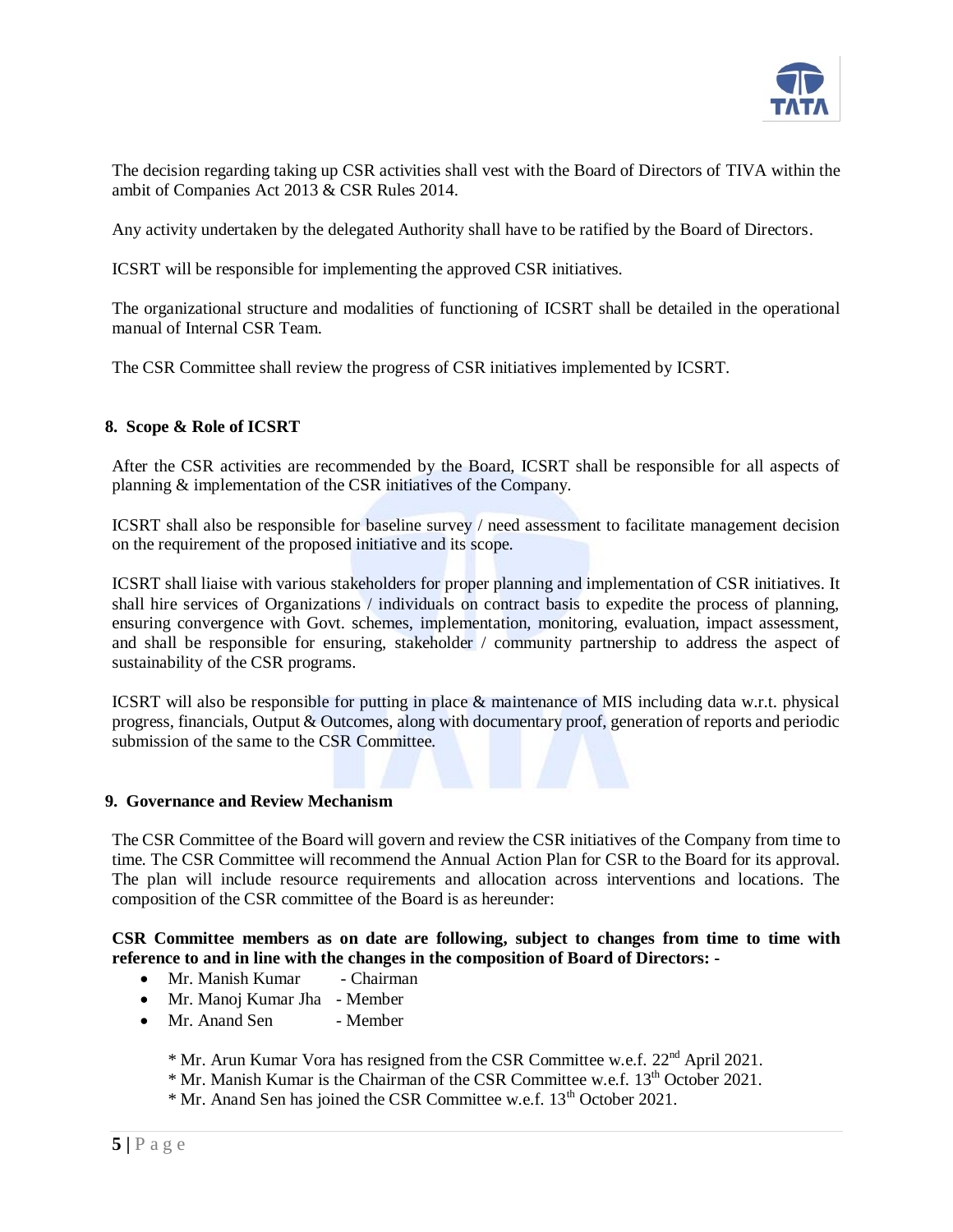

### **10. Annual Action Plan**

The CSR Committee shall formulate and recommend to the Board of Directors of the Company, an annual action plan in pursuance of the CSR policy of the Company, which shall include the following namely: -

- a) List of CSR Projects that are to be approved.
- b) Manner of execution of such projects Need to be defined with each identified project.
- c) Modalities of utilization of funds and implementation schedules for the projects or programs Need to be prepared for all identified projects before submission for approval.
- d) Monitoring and reporting mechanism for the projects or programs as defined in point no. 17.
- e) Details of need and impact assessment, if any, for the projects to be undertaken by the Company to be prepared as defined in schedule II.

Board of Directors may alter this plan at any time during the financial year, as per the recommendation of CSR Committee, based on the reasonable justification to that effect.

#### **11. CSR Implementation**

- (1) The Board shall ensure that the CSR activities are undertaken by the company itself or through -
	- (a) a company established under section 8 of the Act, or a registered public trust or a registered society, registered under section 12A and 80 G of the Income Tax Act, 1961 (43 of 1961), established by the company, either singly or along with any other company, or
	- (b) a company established under section 8 of the Act or a registered trust or a registered society, established by the Central Government or State Government; or
	- (c) any entity established under an Act of Parliament or a State legislature; or
	- (d) a company established under section 8 of the Act, or a registered public trust or a registered society, registered under section 12A and 80G of the Income Tax Act, 1961, and having an established track record of at least three years in undertaking similar activities.
- (2) Every entity, covered under point 11 (1), who intends to undertake any CSR activity, shall register itself with the Central Government by filing the form CSR-1 electronically with the Registrar of Companies, with effect from the  $01<sup>st</sup>$  day of April 2021.

Therefore, if the Company wish to undertake any CSR activity through any other entity, then a copy of the CSR Registration Number allotment letter must be taken by the Company before doing any association with such entities for any CSR activity.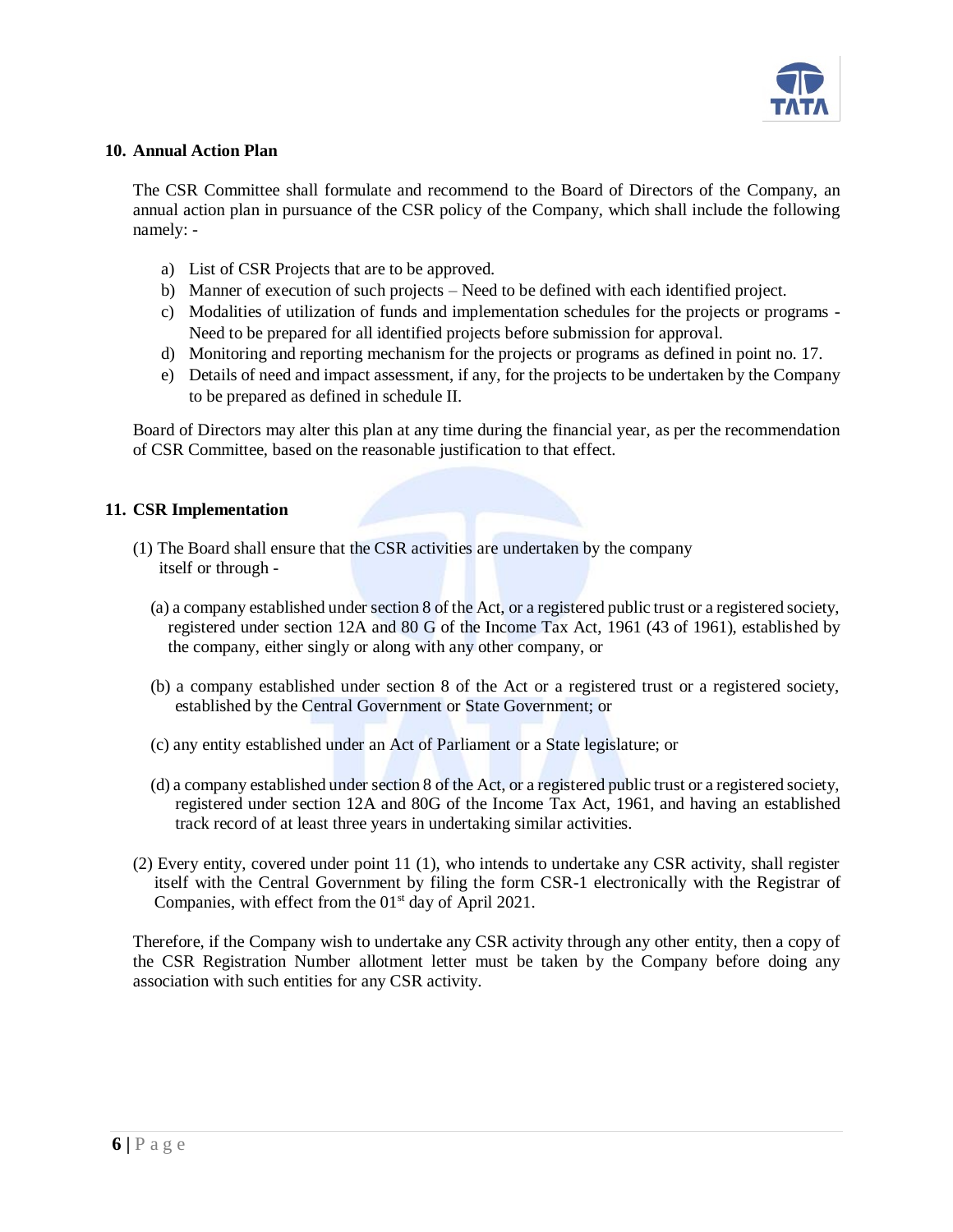

# **12. Ongoing CSR Programs**

It means a multi-year project undertaken by the Company in fulfilment of its CSR obligations having timelines not exceeding 3 years excluding the financial year in which it was commenced, and shall include such project that was initially not approved as a multiyear project but whose duration has been extended beyond one year by the Board of directors based on reasonable justification.

Continuance, enhancement of coverage under the programs will be based on need and availability of funds.

All the Ongoing CSR programs shall be monitored / evaluated by the Board of Directors of the Company with approved timelines and year-wise allocation. Based on the evaluation, the CSR Committee shall recommend continuance or otherwise to the Board of Directors who may make modifications, if any required for smooth implementation of the project within the overall permissible time period.

# **13. Budget for CSR Expenses**

The budget for the CSR expenses will be as per the Company Act requirement i.e., 2% (two percent) of the average net profit of the Company (Profit before tax) made during the three immediately preceding financial years calculated in terms of Section 198 of the Companies Act, 2013.

The said amount needs to be expensed out in the above focused identified areas every year. Committee shall make sure required amount is expensed in the same year otherwise the chairperson of committee shall give reason/explanation to board for not expensing such amount in that year. If the budget allocated in a year remains un-utilized, the Board shall in its report made as per provisions of Companies Act, specify the reasons for not spending the amount.

The surplus arising out of CSR shall not form part of business profit and shall be ploughed back into the same project shall be transferred to the Unspent CSR Account and then spent in pursuance of CSR policy and annual action plan of the Company, within six months of the expiry of the financial year.

If Company spends an amount in excess of the budget, such excess amount shall be set off against the requirement to spend for the CSR budget up to immediate succeeding three financial years subject to:

- Excess amount shall not include the surplus arising out of the CSR activities;
- Board of directors shall pass a resolution to that effect.

Allocation of fund for each Region & Activity of CSR will be decided by ICSRT and detailed report will be presented to CSR Committee and Board accordingly.

Based on the emerging needs, every year, list of activities to be undertaken by the Company along with financial allocation against each activity will be recommended by the CSR Committee and approved by the Board of Directors of the TIVA.

The expenditure incurred on baseline survey / need assessment study, on capacity building programs such as training, workshops, seminars, conferences, etc. and on corporate communication strategies for engagement of all stakeholders, whether internal or external, to implement the CSR agenda of TIVA, shall be accounted for as CSR expenditure to the extent that such expenditure is not exceeding 5% of the total CSR budget. Budget/Expenditure for Impact Assessment/Monitoring & Evaluation of CSR initiatives shall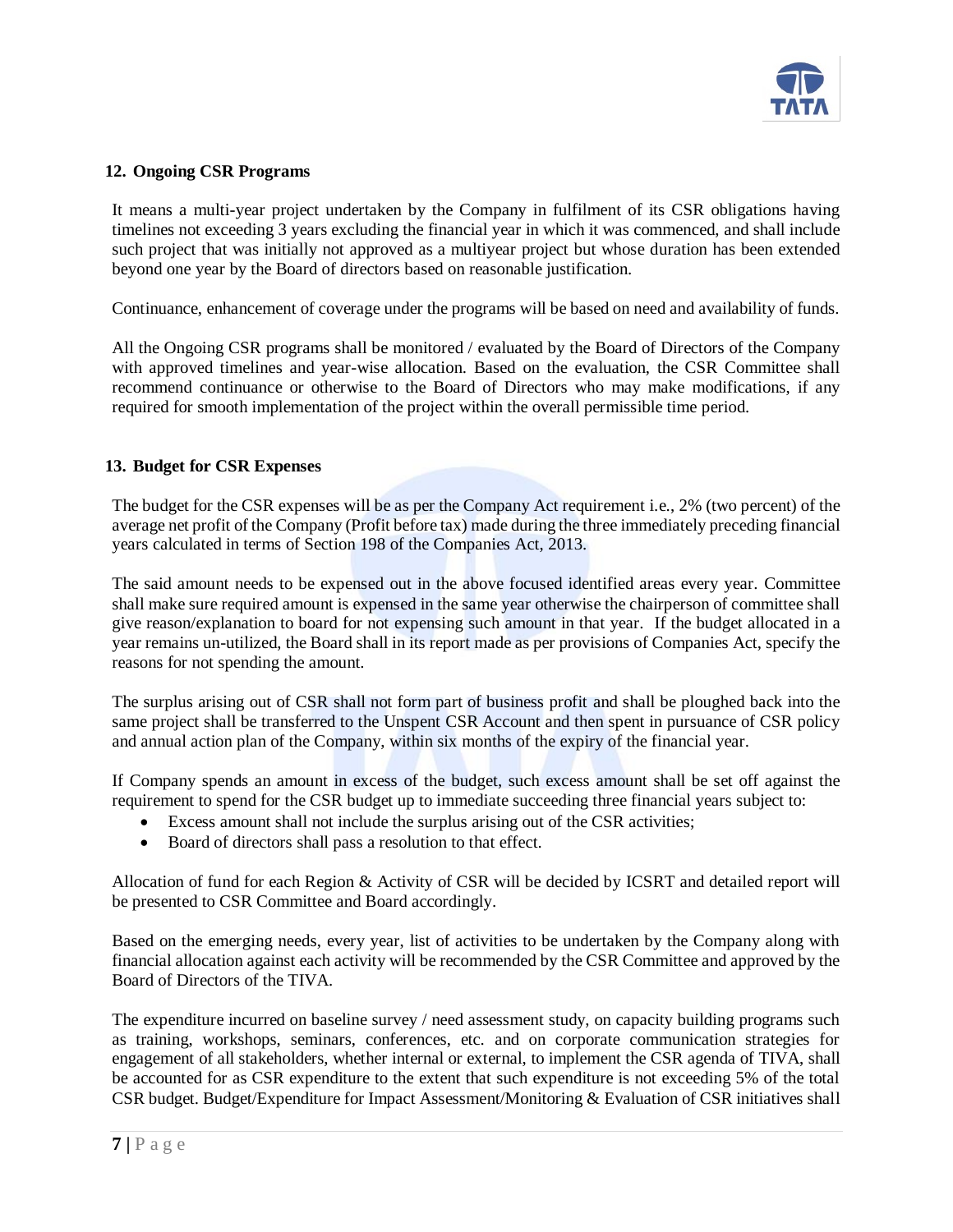

be accounted as part of the Project Expenditure. In exceptional circumstances, the above allocation may be varied with the approval of the Board.

#### **14. Planning & Implementation**

- 14.1 CSR projects are generally formulated based on inputs from State Authorities/Village level consultation/Need assessment.
- 14.2 Focus of CSR initiatives should be primarily on asset creation. To the extent possible, maintenance/operational expenditure of such assets should not be borne by the Company.

Asset once created shall be transferred to respective State Govt/ Corporation / Panchayat etc. for operation &maintenance.

- 14.3 As far as possible, it should be ensured that CSR schemes/projects to be implemented should preferably not be open ended and CSR activities shall be taken up in project mode.
- 14.4 Monitoring & Evaluation should be integral parts of any CSR initiative and the project cost estimate shall include cost of Monitoring & Evaluation.
- 14.5 TIVA's contribution w.r.t. the CSR works taken up shall be highlighted through suitable signage.

#### **15. Broad procedure for consideration of proposals**

- 15.1 Individual proposals have to be within the frame work of the CSR Policy.
- 15.2 Every CSR / Sustainability proposal has to be projectized. This involves defining activities, time frame, financial requirement, organizational responsibilities, outcome / expected results and sustainable aspects. The proposals will be examined and submitted to the CSR & Sustainability Committee. Proforma specifying the specific details required for examination of CSR proposals is given in Annexure – II.
- 15.3 CSR proposals should to the extent possible focus on Skill Development & Employability, Education, Health, Safety & Environment, Women empowerment, facilities for Senior citizen, orphan children and for the benefit of local communities.
- 15.4 CSR proposals shall be formulated after getting feedback on the expectations of the key stakeholders like Central/State Government and/or District/Local Administration, Public Representatives, Gram-Sabha's and Panchayat Raj Institutions so that the activities are properly grounded.
- 15.5 Appropriate financial powers shall be delegated to Head of the Projects for timely execution of CSR Projects.
- 15.6 The releasing of funds in phased manner shall be clearly defined in the proposal to ensure proper utilization and submission of periodical progress reports before release of installments.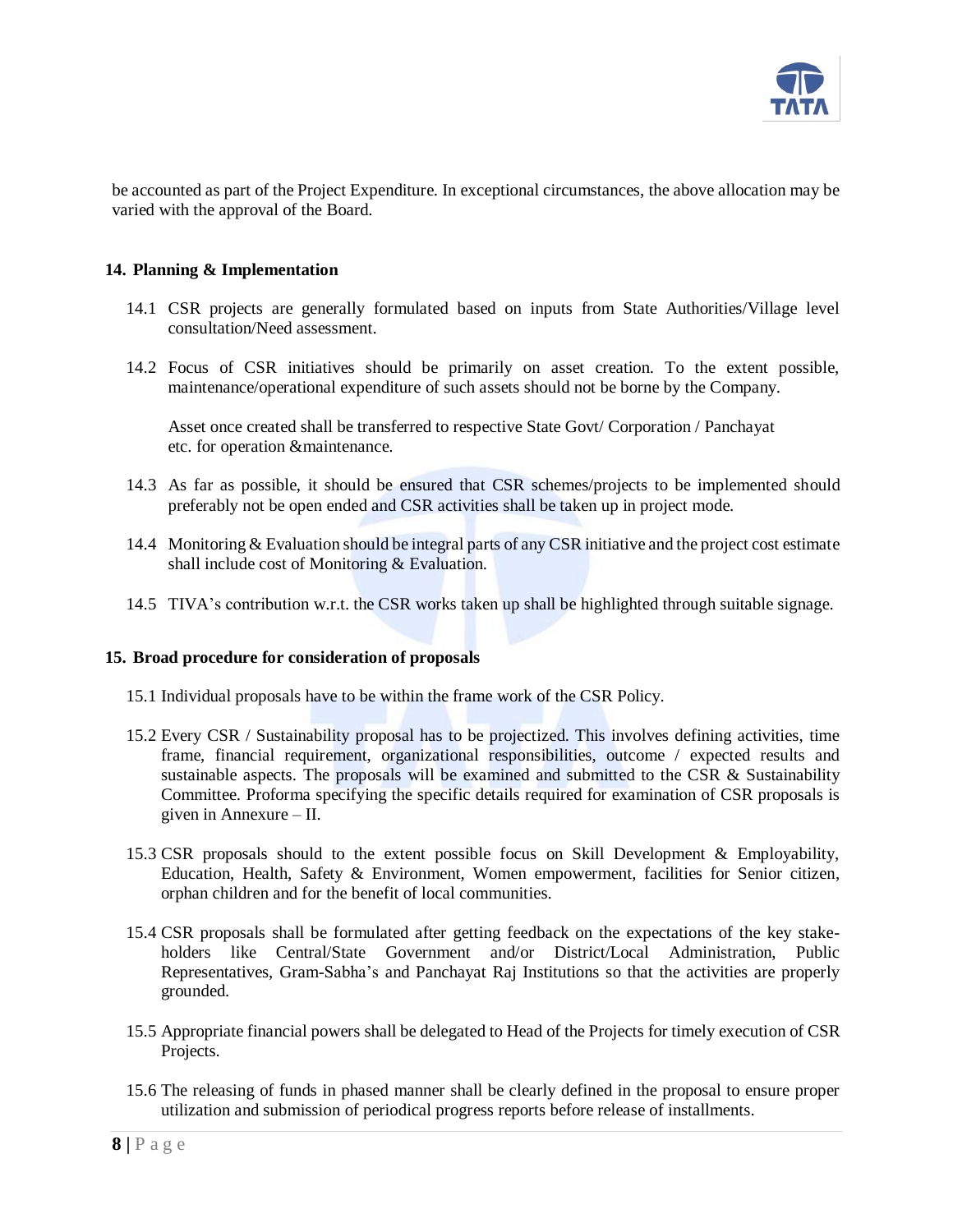

- 15.7 Project proposals can be prepared by ICSRT on their own or through a consultant as may be necessary. The CSR Projects prepared by State/District Authorities/Panchayat Raj Institutions at District/Block/Village level or Local Bodies or reputed NGOs within the purview of CSR policy may also be considered for implementation with the approval of Competent Authority. However, such projects submitted by NGOs shall be approved only after verification of their credentials, capability and preparedness to work in the specified locations and the projects submitted by Panchayat Raj Institutions shall be routed through the District Collector concerned.
- 15.8 The proposals identified by ICSRT which are beyond capabilities and preparedness of TIVA may be executed through reputed Section 8 companies (example - NGO), registered public trust, or any other Agencies/ State Govt. or other PSUs or through Panchayat Raj Institutions at District/Block/Village level or through Self-help groups or through any other Agency registered under the laws of India, having an established track record of at least three years in undertaking similar activities and considered appropriate by TIVA. In such cases, the company should get a certified true copy of the CSR-1 form (Registration of Entities for undertaking CSR Activities) filed by such registered agency prior to engagement of their services for CSR project(s).
- 15.9 The ICSRT is authorized to do all the ground work necessary to prepare estimates etc. wherever needed, check the estimates received from the state Govt/ Implementing agencies and conduct inspections/joint inspections as part of the implementation of initiatives. However, the overall responsibility of checking, supervision, final certification of all the aspects of the work will vest with Chief Financial Officer of the Company.

#### **16. Guiding principles for selection of CSR initiatives**

- 16.1 A three-tier structure, comprising of the Board, CSR Committee (Board level committee) of 3 or more Directors, and ICSRT officials headed by a CEO shall oversee the CSR agenda of the company.
- 16.2 The CSR Committee shall recommend to the Board, the activities to be undertaken by the Company.
- 16.3 The power to approve CSR activities shall vest with the Board of Directors of TIVA as per Companies Act 2013 & CSR Rules 2014.
- 16.4 Any activity undertaken by the delegated Authority shall have to be ratified by the Board of Directors.
- 16.5 CSR activities, in general, will be guided by the following:
	- a) Baseline Survey Report on the need assessment / Secondary Data.
	- b) Assessment of Needs through Stake-holder Consultation.
	- c) Supplementing the Central/State Govt. Schemes to cross the 'last mile' in resource gap.
	- d) Preference will be given to the local area and areas around its operations of TIVA.
	- e) Priority shall be accorded to the stakeholders located in the periphery of the operations of TIVA & directly impacted by it.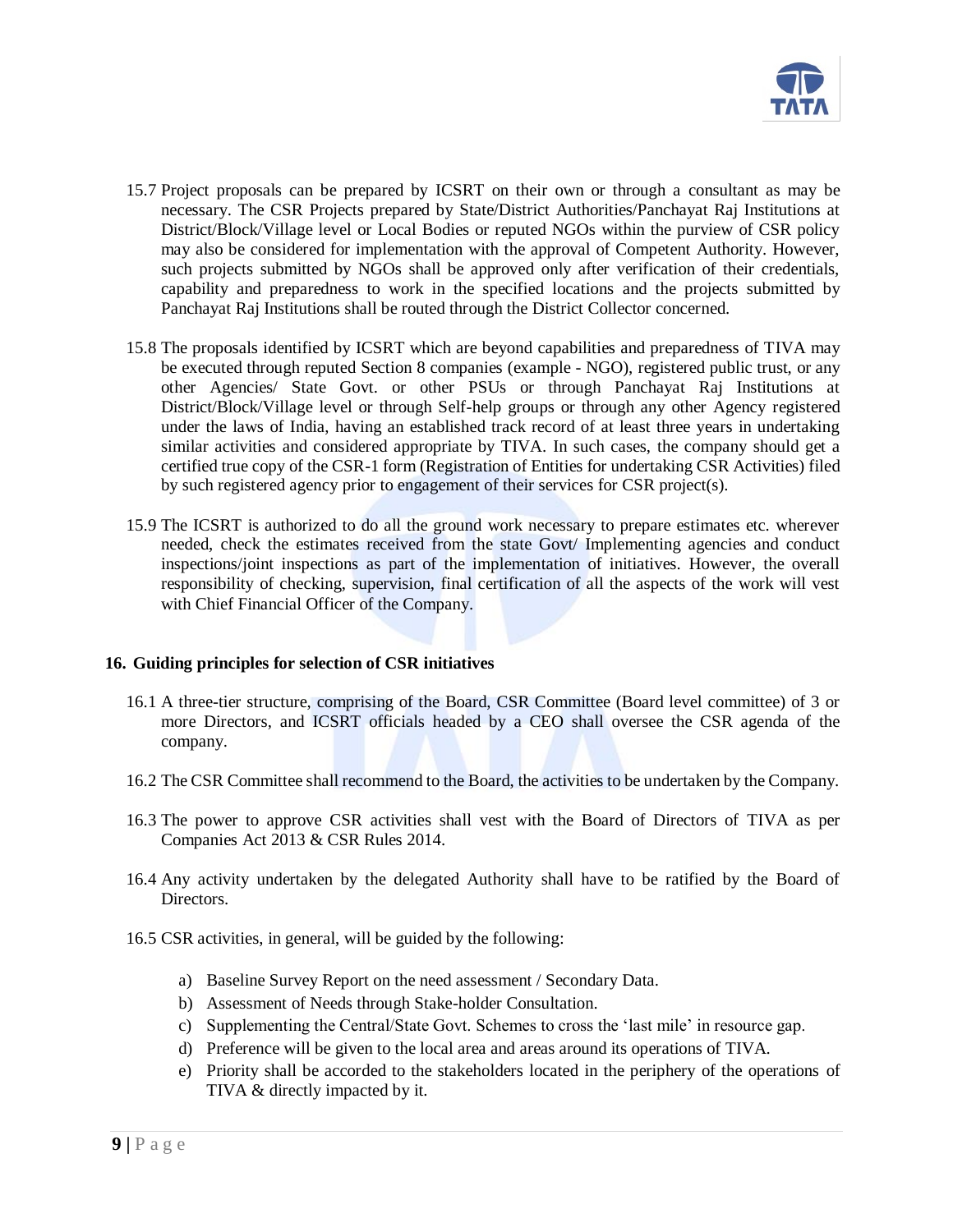

- f) CSR Projects or programs or activities undertaken in India only shall be accounted as CSR Expenditure.
- g) Activities that contribute to the profitability /capital investment /working capital of Govt. Corporations/ Companies/ organizations shall not be considered for support, unless such support is intended to provide direct benefit to the socio-economically backward communities.
- h) In the selection or choice of CSR projects, TIVA shall avoid taking up ad-hoc, one off, philanthropic activity, which does not contribute in any way to social value creation, environment protection or sustainable development.

#### **17. Implementation**

The CSR Projects/ Activities shall be implemented in any of the following ways as below: -

- a) Directly by TIVA.
- b) Through NGOs / Voluntary Organizations/Trusts.
- c) Through concerned State/District Authorities/Panchayat Raj Institutions at District / Block / Village level.
- d) Through/in-partnership with other PSUs.
- e) Through Local Urban bodies like Corporations / Municipalities etc.,
- f) Through Self-help groups.

For b to c, only those will be considered which are registered entities for undertaking CSR Activities and has filed CSR-1 form to the MCA to that effect.

#### **18. Monitoring, Evaluation & Reporting**

#### **18.1 Monitoring**

- a) Monitoring of CSR projects shall go concurrently with implementation, to assess if the progress is on expected lines in terms of timelines, budgetary expenditure and achievement of physical targets. Monitoring shall be done periodically with the help of identified key performance indicators; the periodicity being determined largely by the nature of performance indicators. Like implementation, monitoring too shall be done in project mode with continuous feedback mechanism, for mid-course correction in implementation, whenever required.
- b) Monitoring shall be performed by TIVA through its team of officials specifically designated for this task or through an external agency to help in mid-course correction, if required. However, the final evaluation shall be entrusted to an external agency. The external agency, if any, engaged for implementing a project shall not be considered for the task of monitoring and evaluation because of the likely conflict of interest involved in the assignment.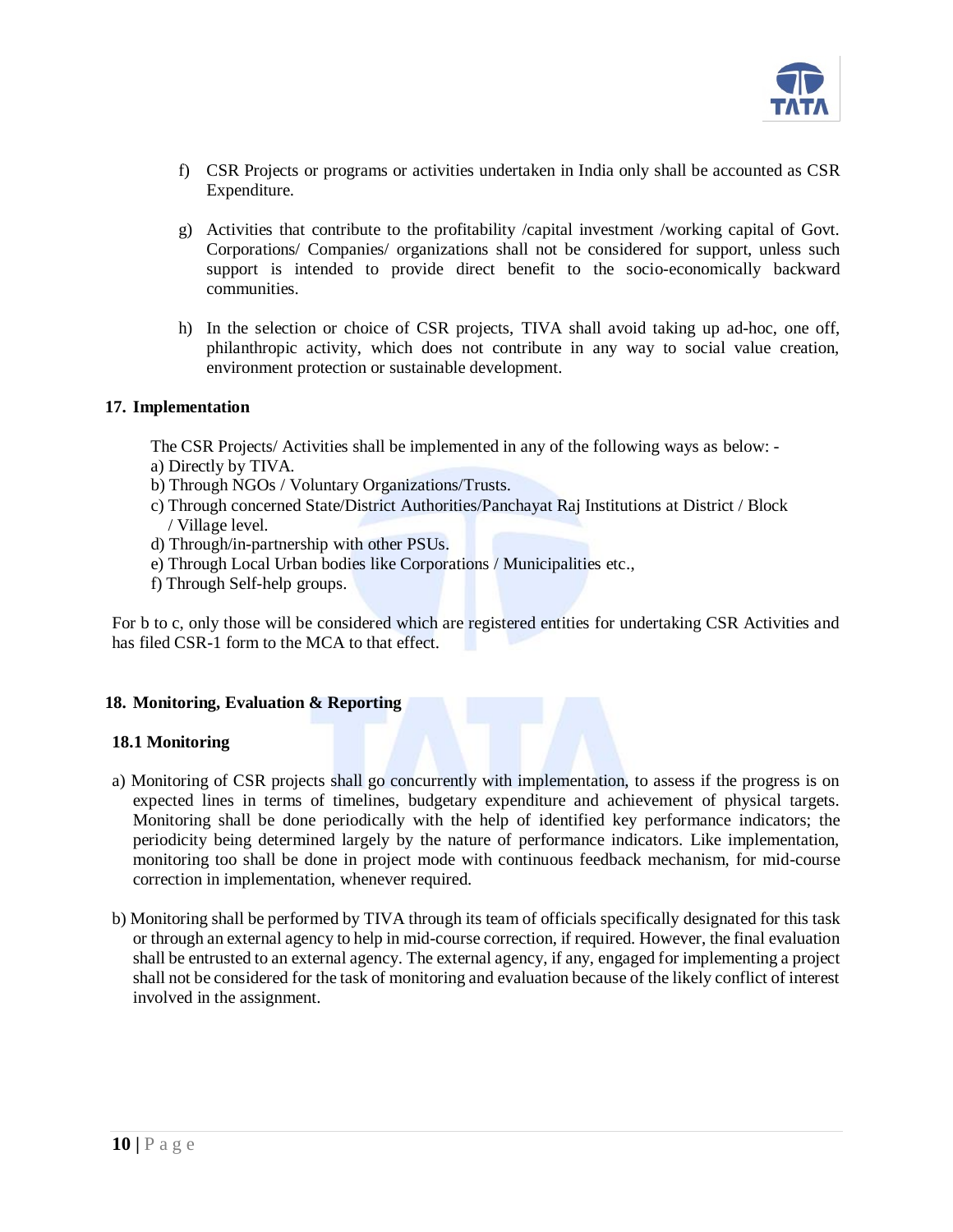

# **18.2 Evaluation**

Assessment of CSR Projects of TIVA will be taken up by the management of the company and shall be submitted to the Board of Directors of the company.

### **18.3 Reporting**

TIVA shall submit details of its CSR activities as per the Annexure II of The Companies (Corporate Social Responsibility Policy) Rules, 2014 as part of the Annual Report and place the details on the Company's website.

#### **Website Disclosure**

The composition of the CSR Committee, CSR Policy and approved CSR projects should be mandatorily disclosed on the website of the company and certification to that effect shall be given to the Board of Directors of the company by the ICSRT.

#### **18.4 Management Information System (MIS)**

MIS shall include data w.r.t., physical progress, financials, Output & Outcomes, along with documentary proof.

For effective follow-up, each CSR project/activity shall be suitably coded.

\*\*\*\*\*\*\*\*\*\*\*\*\*\*\*\*\*\*\*\*\*\*\*\*\*\*\*\*\*\*\*\*\*\*\*\*\*\*\*\*\*\*\*\*\*\*\*\*\*\*\*\*\*\*\*\*\*\*\*\*\*\*\*\*\*\*\*\*\*\*\*\*\*\*\*\*\*\*\*\*\*

Approved by: The Board in its meeting held on 22<sup>nd</sup> April, 2021.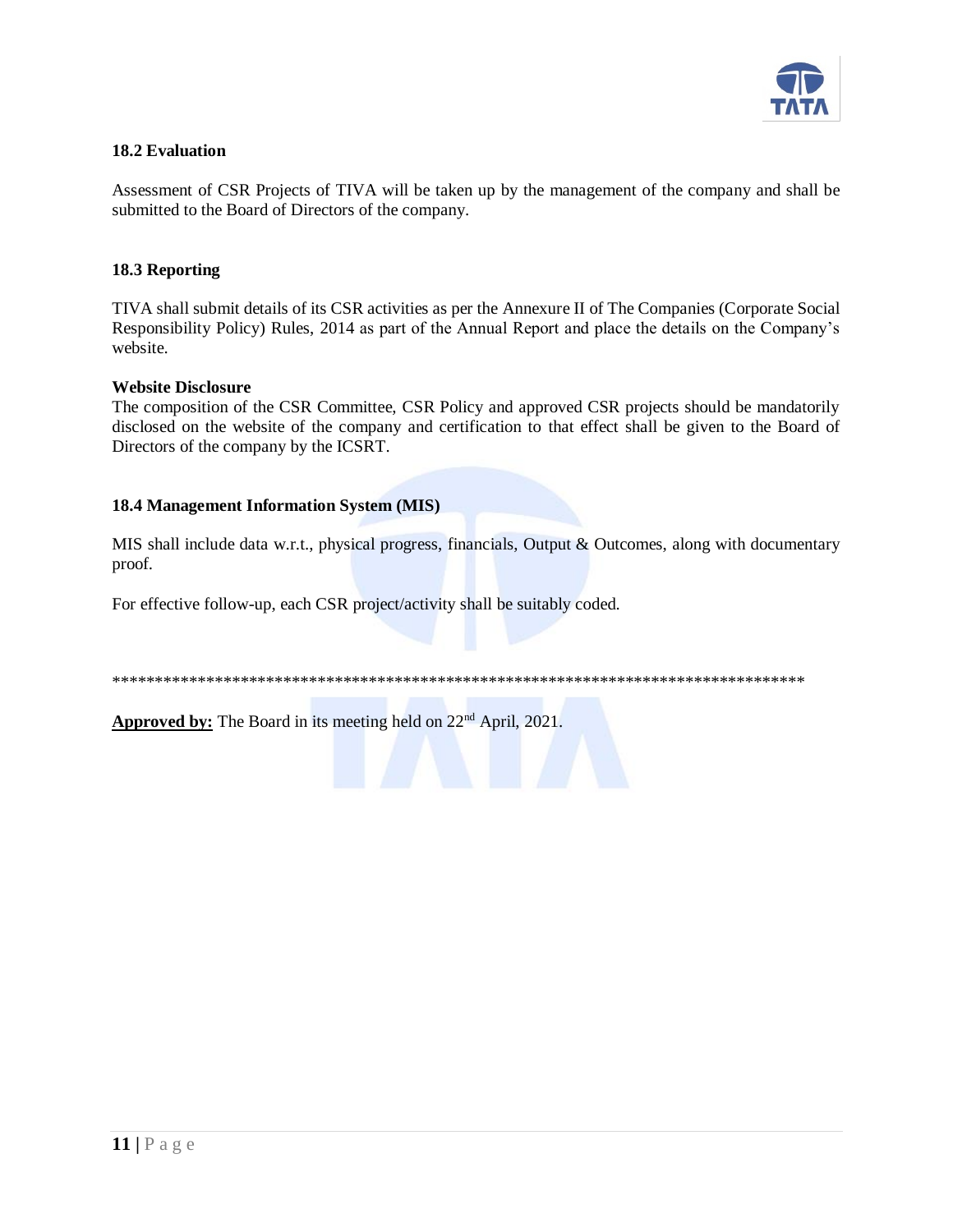

### **Annexure I - Schedule-VII of Companies Act, 2013**

The CSR Activities to be undertaken shall include but not limited to following; The prospective changes in the companies Act 2013 with respect to section 135, Companies Corporate social responsibility Rules, 20154 and any other amendment thereof regards to the CSR shall mutatis mutandis be included in this policy

- 1. Eradicating hunger, poverty and malnutrition, promoting preventive health care and sanitation, [including](https://taxguru.in/company-law/corporate-social-responsibility-swach-bharat-kosh-clean-ganga-fund-included.html)  [contribution to the Swach Bharat Kosh set-up by the Central Government for the promotion of sanitation](https://taxguru.in/company-law/corporate-social-responsibility-swach-bharat-kosh-clean-ganga-fund-included.html)  [and making available safe drinking water;](https://taxguru.in/company-law/corporate-social-responsibility-swach-bharat-kosh-clean-ganga-fund-included.html)
- 2. Promoting education, including special education and employment enhancing vocation skills especially among children, women, elderly, and the differently abled and livelihood enhancement projects;
- 3. Promoting gender equality, empowering women, setting up homes and hostels for women and orphans; setting up old age homes, day care centers and such other facilities for senior citizens and measures for reducing inequalities faced by socially and economically backward groups;
- 4. Ensuring environmental sustainability, ecological balance, protection of flora and fauna, animal welfare, agroforestry, conservation of natural resources and maintaining quality of soil, air and water, [including](https://taxguru.in/company-law/corporate-social-responsibility-swach-bharat-kosh-clean-ganga-fund-included.html)  [contribution to the Clean Ganga Fund setup by the Central Government for rejuvenation of river Ganga;](https://taxguru.in/company-law/corporate-social-responsibility-swach-bharat-kosh-clean-ganga-fund-included.html)
- 5. Protection of national heritage, alt and culture including restoration of buildings and sites of historical importance and works of art; setting up public libraries; promotion and development of traditional arts and handicrafts;
- 6. Measures for the benefit of armed forces veterans, war widows and their dependents;
- 7. Training to promote rural sports, nationally recognized sports, Paralympic sports and Olympic sports;
- 8. Contribution to the Prime Minister's National Relief Fund or Prime Minister's Citizen Assistance and Relief in Emergency Situations Fund (PM CARES Fund) or any other fund(s) up by the Central Government for socio-economic development and relief and welfare of the Scheduled Castes, the Scheduled Tribes, other backward classes, minorities and women;
- 9. Contributions or funds provided to technology incubators located within academic institutions which are approved by the Central Government;
- 10. Rural development projects;
- 11. Slum area development- `slum area' shall mean any area declared as such by the Central Government or any State Government or any other competent authority under any law for the time being in force.

**Kindly note** that this list is illustrative and not exhaustive and it should be read in its liberal sense so that the intent behind CSR stipulation can be duly given effect.

\_\_\_\_\_\_\_\_\_\_\_\_\_\_\_\_\_\_\_\_\_\_\_\_\_\_\_\_\_\_\_\_\_\_\_\_\_\_\_\_\_\_\_\_\_\_\_\_\_\_\_\_\_\_\_\_\_\_\_\_\_\_\_\_\_\_\_\_\_\_\_\_\_\_\_\_\_\_\_\_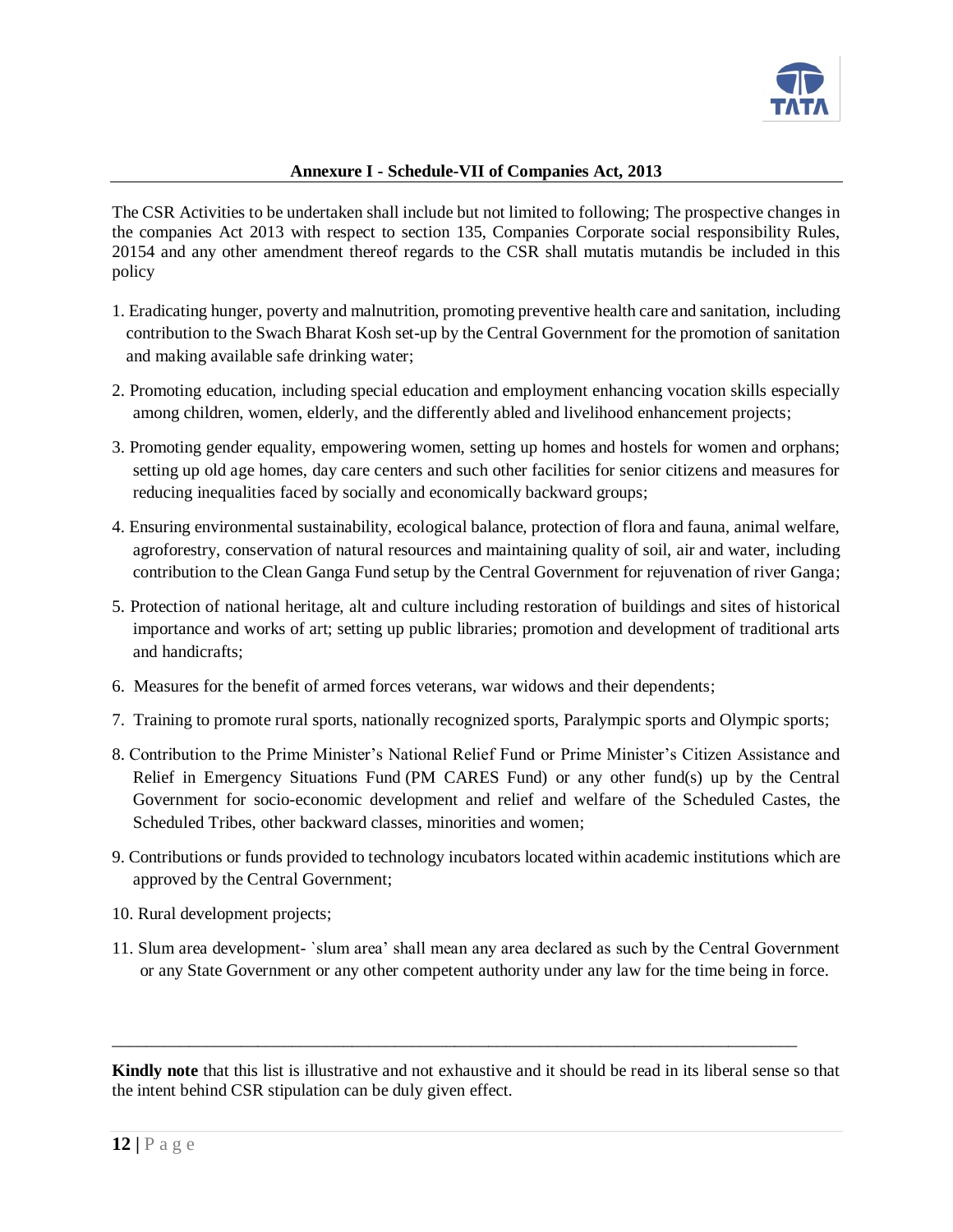

| $\mathbf{1}$   | Focus Area:<br>1. Skill Development & Employability<br>2. Education<br>3. Health, Safety & Environment.<br>4. Women empowerment, facilities for Senior<br>citizen & orphan children.<br>5. Contribution to the Prime Minister's National Relief Fund<br>or any other fund(s) setup by the Central or State<br>Government. |  |
|----------------|---------------------------------------------------------------------------------------------------------------------------------------------------------------------------------------------------------------------------------------------------------------------------------------------------------------------------|--|
| $\overline{2}$ | Name of the proposing organization/ Agency with<br>necessary background & track record in bullet form                                                                                                                                                                                                                     |  |
| $\mathfrak{Z}$ | Whether meets eligibility criteria                                                                                                                                                                                                                                                                                        |  |
| $\overline{4}$ | Name / Title of the Proposal                                                                                                                                                                                                                                                                                              |  |
| $\overline{5}$ | Name of the Management Committee of the beneficiary<br>with brief introduction.                                                                                                                                                                                                                                           |  |
| 6              | Why Needed<br>(Justification in terms of expected benefits/outcomes or<br>targets)                                                                                                                                                                                                                                        |  |
| $\tau$         | Expected outcome of the project to be indicated in<br>quantifiable terms                                                                                                                                                                                                                                                  |  |
| 8              | Type of Work:                                                                                                                                                                                                                                                                                                             |  |
| 9              | Nature of CSR activity                                                                                                                                                                                                                                                                                                    |  |
| 10             | Location:<br>District, Block, Village / Gram Panchayat & Complete<br>address                                                                                                                                                                                                                                              |  |
| 11             | Estimated allocation sought for along with each activity $\&$<br>sub activity to be clearly spelt out with mention of budget<br>against each item.                                                                                                                                                                        |  |
| 12             | Proposed duration of Completion/ Implementation                                                                                                                                                                                                                                                                           |  |
| 13             | Monitoring against measurable targets                                                                                                                                                                                                                                                                                     |  |
| 14             | Periodicity of Monitoring                                                                                                                                                                                                                                                                                                 |  |
| 15             | End of Project evaluation & closure of the project                                                                                                                                                                                                                                                                        |  |
| 16             | Additional information, if any.                                                                                                                                                                                                                                                                                           |  |

# **Annexure-II - Specific details required for examination of CSR proposals (Format)**